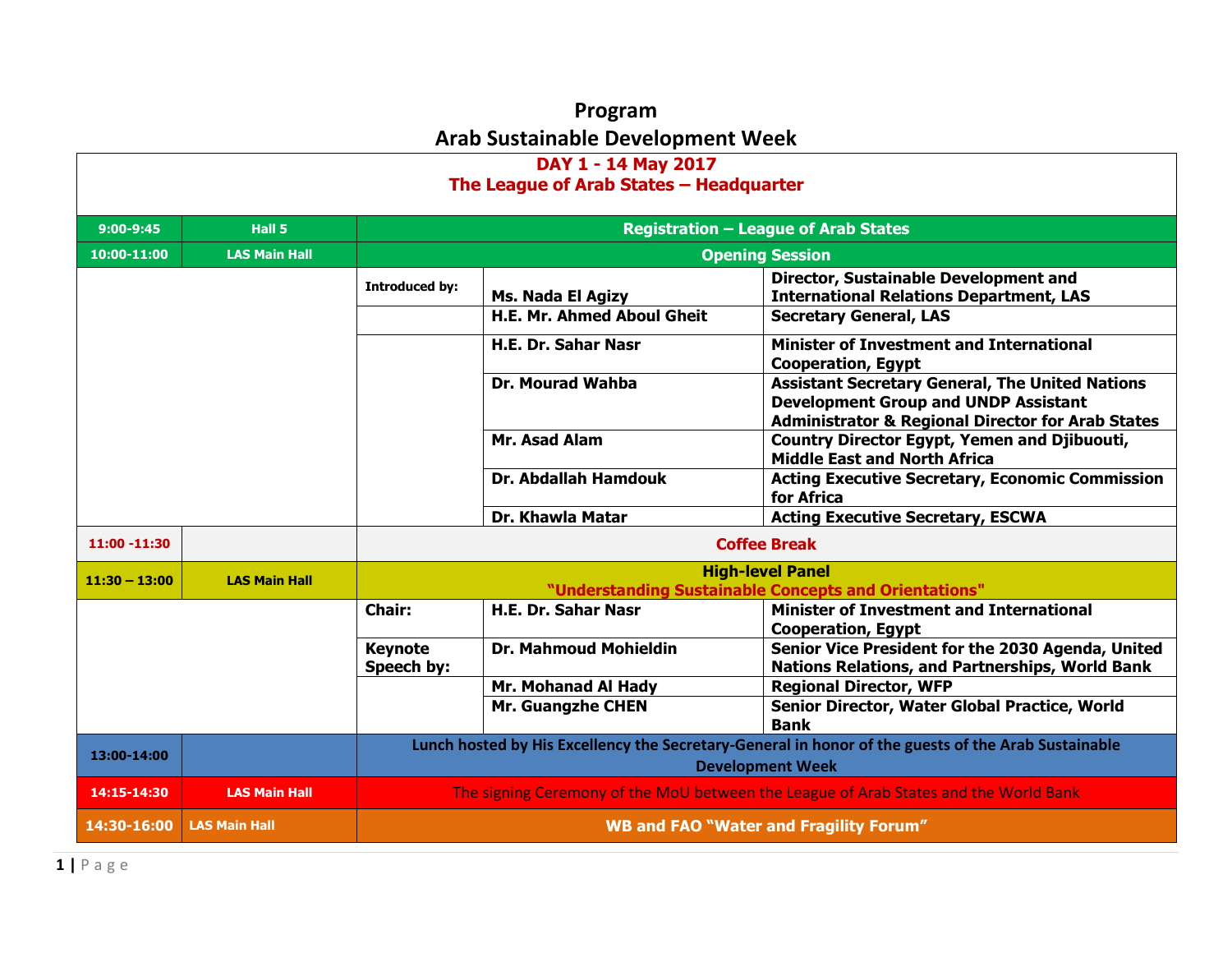|             |                           | <b>Welcome</b><br><b>Address:</b> | <b>H.E. Mr. Ahmed Aboul Gheit</b> | <b>Secretary General, LAS</b>                                                                                                                    |
|-------------|---------------------------|-----------------------------------|-----------------------------------|--------------------------------------------------------------------------------------------------------------------------------------------------|
|             |                           |                                   | <b>Mr. Hafez Ghanem</b>           | Vice President for the Middle East and North<br><b>Africa, World Bank</b>                                                                        |
|             |                           |                                   | Mr. Abdel Salam Weld Ahmed        | <b>Regional Director, FAO</b>                                                                                                                    |
|             |                           |                                   | <b>Mr. Guangzhe CHEN</b>          | Senior Director, Water Global Practice, World<br><b>Bank</b>                                                                                     |
|             |                           |                                   | <b>Mr. Mohamed Abdel Aty</b>      | Minister of Water Resources and Irrigation, Egypt                                                                                                |
|             |                           |                                   | <b>Ms. Rola Magdalany</b>         | Director, Sustainable Development Policies Sector,<br><b>ESCWA</b>                                                                               |
|             |                           |                                   | Ms. Asma Basheikh                 | <b>President, Youth Parliament for Water</b>                                                                                                     |
| 14:00-16:00 | LAS Room 2 and 3          |                                   |                                   | <b>Arab Ministerial Forum for Health-Related Issues</b>                                                                                          |
|             |                           | <b>Chair:</b>                     | H.E. Dr. Ahmed Emad Al Din        | Minister of Health and Population, Egypt                                                                                                         |
|             |                           |                                   | H.E. Mr. Ghasan Hasbany           | <b>Deputy Prime Minister and Minister of Public</b><br><b>Health, Lebanon</b>                                                                    |
|             |                           |                                   | Mr. Saed El Haady                 | Director, Health and Humanitarian Aid<br><b>Department, LAS</b>                                                                                  |
|             |                           |                                   | Dr. Tawfik Khoja                  | <b>Secretary General, Federation of Arab Hospitals</b>                                                                                           |
|             |                           |                                   | Dr. Wagida Anwar                  | <b>President, Union of Health System Development</b><br><b>Associations</b>                                                                      |
|             |                           |                                   | Ms. Randa Hamada                  | <b>Head of Health Care Sector, Ministry of Public</b><br><b>Health, Lebanon</b>                                                                  |
|             |                           |                                   | <b>Dr. Mahmoud Fekry</b>          | <b>Regional Director for the Eastern Mediterranean</b><br>Office, WHO                                                                            |
| 16:30-18:00 | <b>LAS Andalusia Hall</b> |                                   |                                   | Drought Risk Management -Somalia and the Horn of Africa                                                                                          |
|             |                           | <b>Introduced</b><br>by:          | Mr. Zeid Al Sabban                | Director, Sudan and Horn of Africa Department,<br><b>LAS</b>                                                                                     |
|             |                           |                                   | H.E. Mr. Abdalla Ali Haj          | Minister of State, Ministry of Planning and<br><b>Investment and Economic Development, Somalia</b>                                               |
|             |                           |                                   | <b>Ambassador Khalil Zawady</b>   | <b>Assistant Secretary General, Head of the Arab</b><br><b>Affairs and National Security Sector, LAS</b>                                         |
|             |                           |                                   | <b>Ambassador Ali Mohamed Ali</b> | <b>Deputy Minister of Foreign Affairs and</b><br><b>International Cooperation, Somalia</b>                                                       |
|             |                           |                                   | Mr. Mahmoud Hassan Alami          | Director, Humanitarian Affairs, Ministry of<br>Humanitarian Affairs and Disaster Management,<br><b>Somalia</b>                                   |
|             |                           |                                   | Dr. Mourad Wahba                  | <b>Assistant Secretary General, of the United</b><br>Nations, Assistant Administrator of UNDP &<br>Director of the UNDP Regional Bureau for Arab |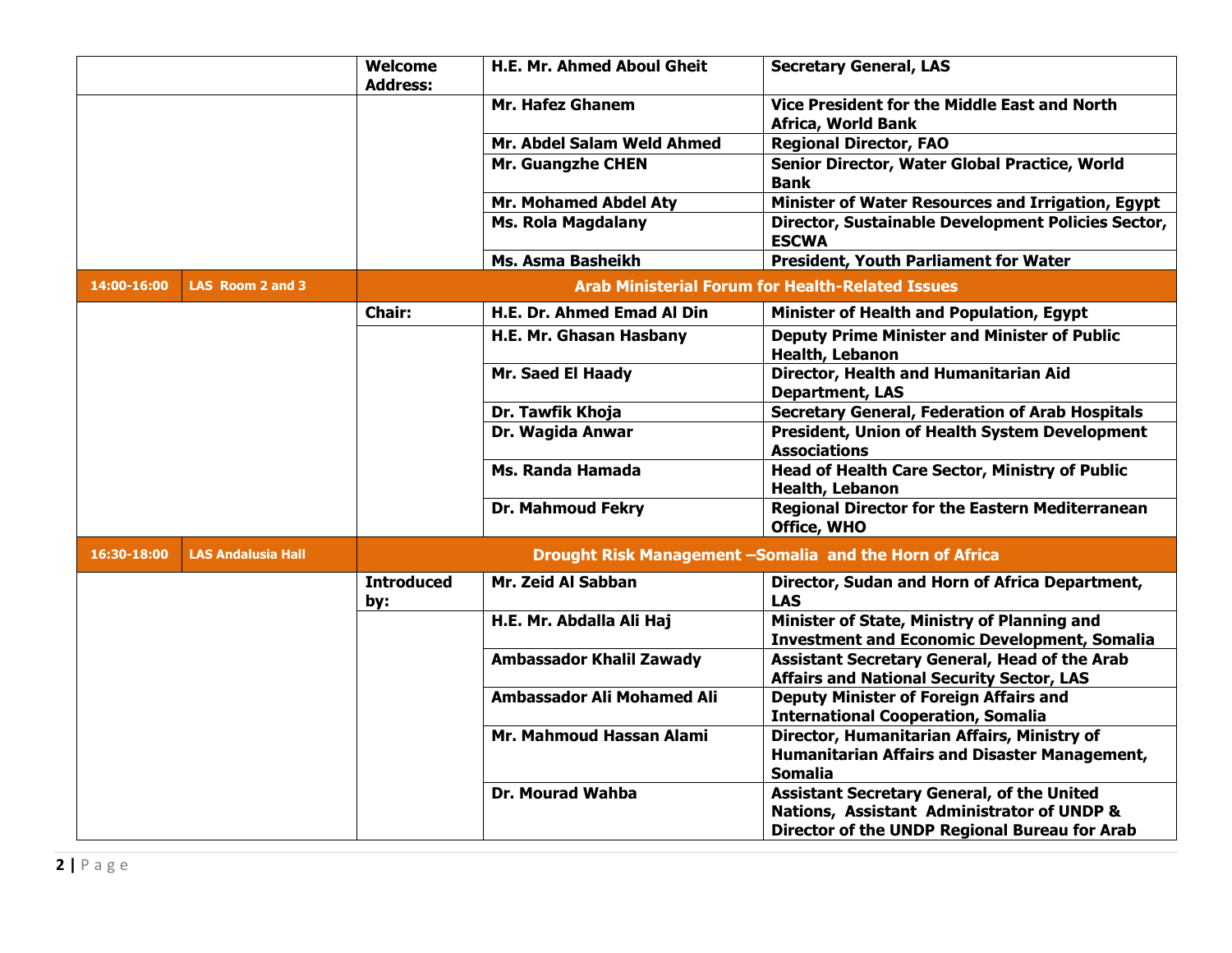|                           | <b>States</b>                                      |
|---------------------------|----------------------------------------------------|
| Dr. Djamal Djaballah      | Director, Environment, Housing and Water           |
|                           | <b>Resources Department, LAS</b>                   |
| Mr. Abdelsalam ould Ahmed | <b>Assistant Director General &amp; Regional</b>   |
|                           | Representative for the Near East and North Africa, |
|                           | <b>FAO</b>                                         |
| Mr. Mohanad Al Hady       | <b>Regional Director, WFP</b>                      |
| <b>Mr. Guangzhe CHEN</b>  | Senior Director, Water Global Practice, World      |
|                           | <b>Bank</b>                                        |
| Dr. Ibrahim Al Dekhery    | <b>Director General, AOAD</b>                      |
| <b>Dr. Said Khalifa</b>   | <b>ACSAD</b>                                       |
| Dr. Mahmoud Abou Zaed     | <b>President, Arab Water Council</b>               |
| Mr. Roger S. Pulwarty     | <b>Senior Advisor for Climate Research, NOAA</b>   |
|                           | <b>Climate Program and Earth System Research</b>   |
|                           | Laboratory in Boulder, Colorado                    |
| <b>Dr. Wadid Erian</b>    | Senior Advisor on sustainable development, LAS     |

|             | DAY 2 - 15 May 2017<br><b>Nile Ritz Carlton Hotel</b> |                   |                                   |                                                                          |  |
|-------------|-------------------------------------------------------|-------------------|-----------------------------------|--------------------------------------------------------------------------|--|
| 08:00       |                                                       |                   |                                   | <b>Registration &amp; Morning Coffee Break - Nile Ritz Carlton Hotel</b> |  |
| 09:00-10:15 | <b>Cairo Hall</b>                                     |                   |                                   | <b>P1: Human Dignity and Quality of Life</b>                             |  |
|             |                                                       | <b>Chair:</b>     | H.E. Dr. Ghada Wali               | <b>Minister of Social Solidarity, Egypt</b>                              |  |
|             |                                                       |                   | <b>Mr. Tarek El Nabulsi</b>       | <b>Director of Development and Social Policies, LAS</b>                  |  |
|             |                                                       |                   | Ms. Dalia Abdel Kader             | Project Manager "Mostadam", Arab-African Bank                            |  |
|             |                                                       |                   | Dr. Luay Shabana                  | <b>Regional Director, UNFPA</b>                                          |  |
|             |                                                       | <b>Panelists</b>  | <b>Mr. Niazy Salam</b>            | <b>Founder and Chairman, Egyptian Food Bank</b>                          |  |
|             |                                                       |                   | Mr. Hassan Mostafa                | <b>Chairman, CSR Egypt</b>                                               |  |
| 10:20-11:35 | <b>Cairo Hall</b>                                     |                   | <b>P2: SDG Climate Risk Nexus</b> |                                                                          |  |
|             |                                                       | <b>Chair:</b>     | Dr. Djamal Djaballah              | Director, Environment, Housing and Water                                 |  |
|             |                                                       |                   |                                   | <b>Resources Department, LAS</b>                                         |  |
|             |                                                       | <b>Moderator:</b> | <b>Dr. Hammou Laamrani</b>        | <b>Expert, LAS</b>                                                       |  |
|             |                                                       | Rapporteur        | <b>Dr. Mohamed Abdelmouneim</b>   |                                                                          |  |
|             |                                                       |                   | Dr. Carlo Scramella               | Deputy Regional Director, World Food Program                             |  |
|             |                                                       |                   | Dr. Pasquale Steduto              | <b>FAO</b>                                                               |  |
|             |                                                       |                   | <b>Mr. Mattis Bartlez</b>         | <b>GIZ</b>                                                               |  |
|             |                                                       |                   | <b>Ms. Carol Chouchani</b>        | <b>UNESCWA</b>                                                           |  |
|             |                                                       |                   | Dr. Emad El Din Adly              | <b>RAED</b>                                                              |  |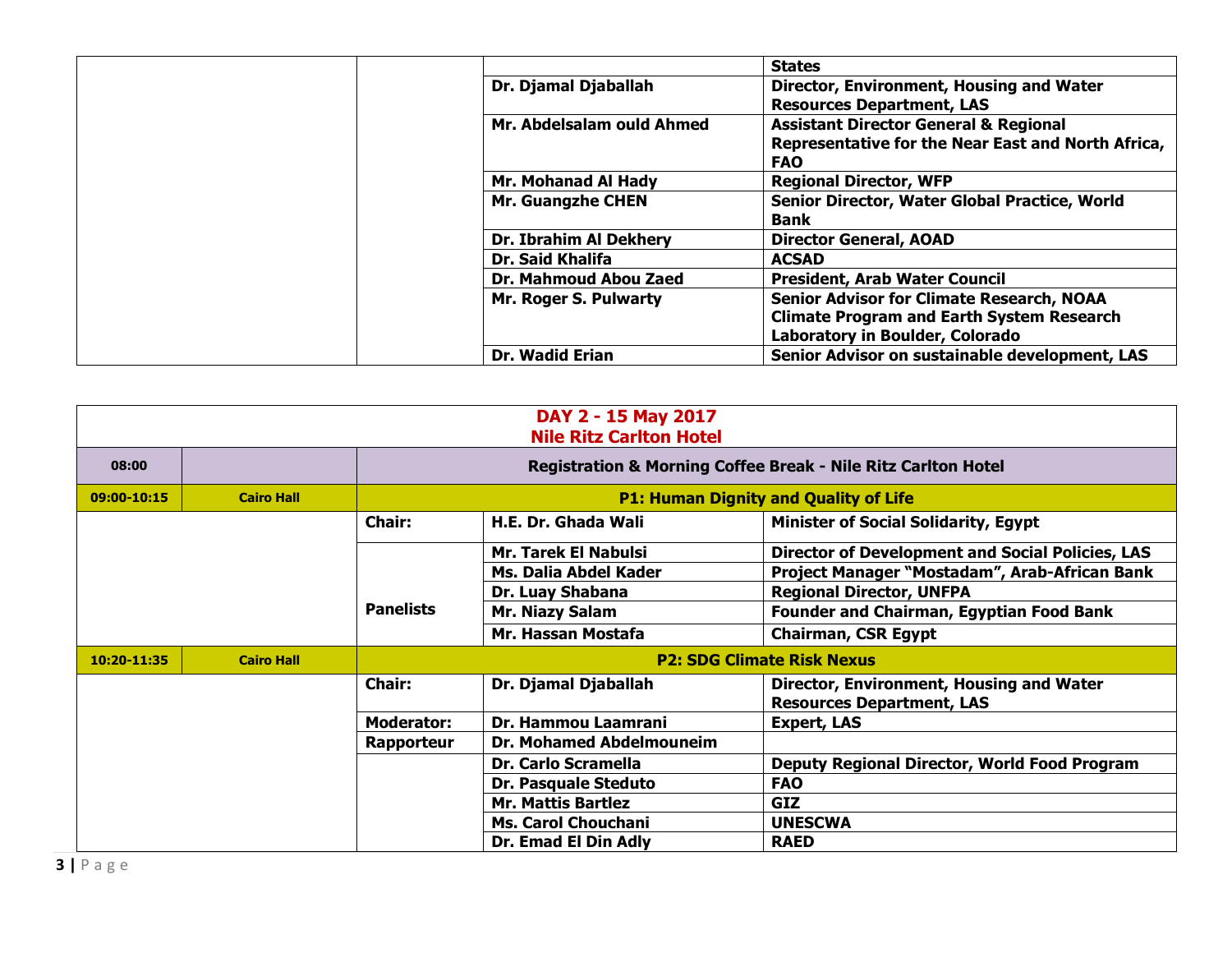| 10:20-11:35   | <b>Alf Lela Hall</b> |                                                  |                                                                        | <b>Role of Soft Power in Sustainable Development</b>                                                                                  |
|---------------|----------------------|--------------------------------------------------|------------------------------------------------------------------------|---------------------------------------------------------------------------------------------------------------------------------------|
|               |                      | <b>Chair:</b>                                    | Mr. Taher Abo Zaid                                                     | Former Minister of Youth and Sports, Egypt                                                                                            |
|               |                      |                                                  | <b>Captain Tamer Bagato</b>                                            | Egypt                                                                                                                                 |
|               |                      |                                                  | <b>Captain Ahmed Hassan</b>                                            | Egypt                                                                                                                                 |
|               |                      |                                                  | <b>Actor Yasmin Sabry</b>                                              | <b>Egypt</b>                                                                                                                          |
| 10:20-11:35   | <b>AL Qalaa</b>      |                                                  |                                                                        | <b>Roundtable on Arab Science and Technology Advisory Group STAG</b>                                                                  |
|               |                      | <b>Chair:</b>                                    | <b>Dr. Gheith Fariz</b>                                                | <b>Regional Director, UNESCO, Cairo</b>                                                                                               |
|               |                      | <b>Panelists:</b>                                | Dr. Wadid Erian                                                        | <b>Senior Advisor Sustainable Development, LAS</b>                                                                                    |
|               |                      |                                                  | Dr. Essam Shawky                                                       | <b>Federation of Arab Universities</b>                                                                                                |
|               |                      |                                                  | Dr. Shady Abdallah                                                     | <b>National Center for Remote Sensing, Lebanon</b>                                                                                    |
|               |                      |                                                  | Mr. Samir Akbar                                                        | <b>Climate Change Expert</b>                                                                                                          |
|               |                      |                                                  | Mr. Kishan Khoday                                                      | Team Leader in the Arab Region, UNDP                                                                                                  |
|               |                      |                                                  | Mr. Oscar Ekdahl                                                       | <b>WFP</b>                                                                                                                            |
|               |                      |                                                  | <b>Dr. Hussein Alatfy</b>                                              | <b>Arab Water Council</b>                                                                                                             |
|               |                      |                                                  | Ms. Claudia W. Sadoff                                                  | <b>World Bank</b>                                                                                                                     |
| 11:35 - 12:00 |                      | <b>Coffee Break</b>                              |                                                                        |                                                                                                                                       |
| 12:00-13:15   | <b>Cairo Hall</b>    | <b>P3: Promoting Peace, Security and Justice</b> |                                                                        |                                                                                                                                       |
|               |                      | <b>Chair:</b>                                    | H.E. Mr. Hedar Al Zamly                                                | <b>Minister of Justice, Iraq</b>                                                                                                      |
|               |                      |                                                  | <b>Ambassador Mervat Tallawy</b>                                       | <b>Director General, Arab Women Organization</b>                                                                                      |
|               |                      |                                                  | Dr. Khawla Matar                                                       | <b>Acting Executive Secretary, ESCWA</b>                                                                                              |
|               |                      |                                                  | Mr. Roger S. Pulwarty                                                  | <b>Senior Advisor for Climate Research, NOAA</b>                                                                                      |
|               |                      |                                                  |                                                                        | <b>Climate Program and Earth System Research</b>                                                                                      |
|               |                      |                                                  |                                                                        | Laboratory in Boulder, Colorado                                                                                                       |
| 12:00-13:15   | <b>Alf Lela Hall</b> |                                                  |                                                                        | Social Vulnerability in the Arab Region and Capacity-Building to Improve Social Security                                              |
|               |                      | <b>Chair:</b>                                    | Dr. Carlo Scramella                                                    | <b>Deputy Regional Director, World Food Program</b>                                                                                   |
|               |                      |                                                  | Dr. Hussein Alatfy                                                     | <b>Secretary General of the Arab Water Council</b>                                                                                    |
|               |                      |                                                  | <b>Mr. Tarek El Nabulsi</b>                                            | Director, Development and Social Policy, LAS                                                                                          |
|               |                      |                                                  | <b>Ms. Nevin Kabbaj</b>                                                | <b>Assistant Minister of Social Solidarity, Egypt</b>                                                                                 |
|               |                      |                                                  | Mr. Fadi yarak                                                         | <b>Director General of the Ministry of Higher</b>                                                                                     |
|               |                      |                                                  |                                                                        | <b>Education, Lebanon</b>                                                                                                             |
|               |                      |                                                  | <b>Mr. Clemens Preisinger</b>                                          | Director, International Agricultural Policy Office                                                                                    |
| 13:20-14:35   | <b>Cairo Hall</b>    |                                                  |                                                                        | <b>P4: Science, Technology and Innovation</b>                                                                                         |
|               |                      | <b>Chair:</b>                                    | Dr. Ismail Abdelghafar                                                 | <b>President, Arab Academy for Science, Technology</b>                                                                                |
|               |                      |                                                  |                                                                        |                                                                                                                                       |
|               |                      |                                                  |                                                                        |                                                                                                                                       |
|               |                      |                                                  |                                                                        |                                                                                                                                       |
|               |                      | <b>Panelists:</b>                                | Dr. Bishr Emam<br><b>Dr. Maha Bakheet</b><br><b>Ms. Rola Magdalany</b> | and Maritime<br><b>UNESCO</b><br>Director, Intellectual Property Department, LAS<br><b>Director, Sustainable Development Policies</b> |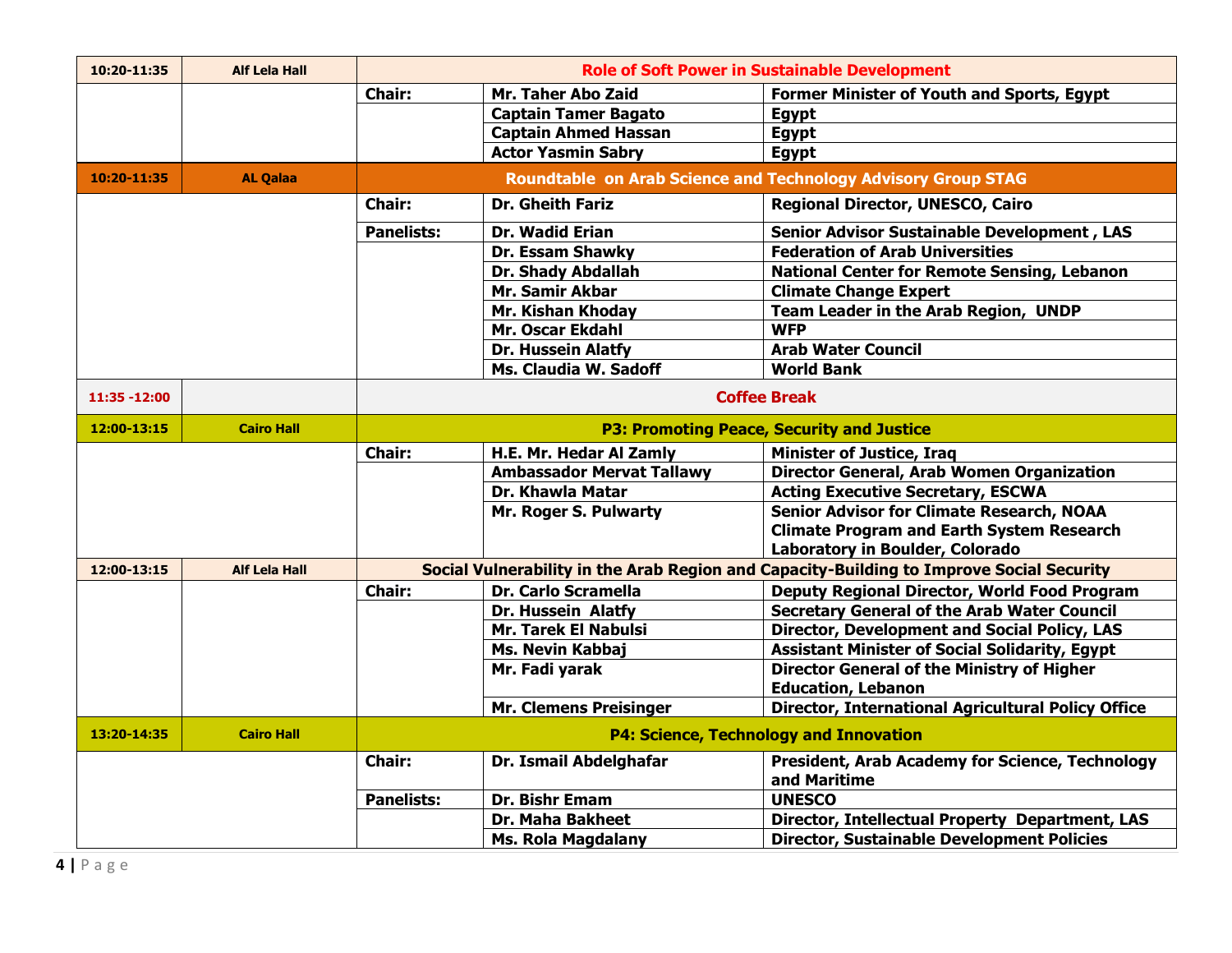|             |                      |                   |                                                                              | Sector, ESCWA                                                                                |  |  |
|-------------|----------------------|-------------------|------------------------------------------------------------------------------|----------------------------------------------------------------------------------------------|--|--|
|             |                      |                   | <b>Dr. Mohamed Saidam</b>                                                    | President of the Royal Academy of Science, Jordan                                            |  |  |
|             |                      |                   | <b>Dr. Zenab Ghourashy</b>                                                   | <b>Vice-President, World Federation of Engineering</b>                                       |  |  |
|             |                      |                   |                                                                              | <b>Societies</b>                                                                             |  |  |
| 12:00-13:15 | <b>Alf Lela Hall</b> |                   | <b>Climate &amp; Environment Sustainability: Comprehensive Vision</b>        |                                                                                              |  |  |
|             |                      | <b>Chair:</b>     | Mr. Roger S. Pulwarty                                                        | <b>Senior Advisor for Climate Research, NOAA</b>                                             |  |  |
|             |                      |                   |                                                                              | <b>Climate Program and Earth System Research</b>                                             |  |  |
|             |                      |                   |                                                                              | Laboratory in Boulder, Colorado                                                              |  |  |
|             |                      | <b>Moderator</b>  | <b>Dr. Benoit Blarel</b>                                                     | <b>Practices Manager For MENA Region, WB</b>                                                 |  |  |
|             |                      | <b>Panelists:</b> | <b>Dr. Wadid Erian</b>                                                       | <b>Senior Advisor Sustainable Development, LAS</b>                                           |  |  |
|             |                      |                   | Dr. Shady Abdallah                                                           | <b>National Center for Remote Sensing, Lebanon</b>                                           |  |  |
| 14:35-15:30 |                      |                   |                                                                              | Lunch                                                                                        |  |  |
| 15:30-17:45 | <b>Cairo Hall</b>    |                   |                                                                              | P5: Women Empowerment and Protection of Child And Family Pillars for Sustainable Development |  |  |
|             |                      |                   | Part 1: Women Empowerment Issues and SDGs 2030                               |                                                                                              |  |  |
|             |                      | <b>Chair:</b>     | H.E. Ms. Naziha Al Obeidi                                                    | Minister of Women, Family and Childhood, Tunisia                                             |  |  |
|             |                      | <b>Moderator:</b> | <b>Ms. Inas Mekkawy</b>                                                      | Director, Women, Family and Childhood                                                        |  |  |
|             |                      |                   |                                                                              | <b>Department, LAS</b>                                                                       |  |  |
|             |                      | <b>Panelists:</b> | Dr. Sheikha Rana Bint Eissa Al                                               | Member of Higher Council for Women, Assistant                                                |  |  |
|             |                      |                   | <b>Khalifa</b>                                                               | <b>Deputy for Arab and Afro Asian and Organizations</b>                                      |  |  |
|             |                      |                   |                                                                              | Affairs, Ministry of Foreign Affairs, Bahrain                                                |  |  |
|             |                      |                   | Dr. Maya Morsy                                                               | President of the National Council for Women,                                                 |  |  |
|             |                      |                   |                                                                              | <b>Egypt</b>                                                                                 |  |  |
|             |                      |                   | <b>Dr. Salma El Nems</b>                                                     | <b>Secretary General of the Jordanian National</b>                                           |  |  |
|             |                      |                   |                                                                              | <b>Committee for Women's Affairs, Jordan</b>                                                 |  |  |
|             |                      |                   | <b>Mr. Mohamed Al Naciri</b>                                                 | <b>Regional Director, UN Women</b>                                                           |  |  |
|             |                      |                   | Part 2: Child Protection and Promotion of Family Status to Achieve SDGs 2030 |                                                                                              |  |  |
|             |                      | <b>Chair:</b>     | H.E. Ms. Naziha Al Obeidi                                                    | Minister of Women, Family and Childhood, Tunisia                                             |  |  |
|             |                      |                   | Mr. Karim Al Atassi                                                          | Representative, UNHCR, Egypt and LAS                                                         |  |  |
|             |                      |                   | <b>Ms. Amina Al Rashid</b>                                                   | <b>Regional Advisor For Women's Issues, ESCWA</b>                                            |  |  |
|             |                      | <b>Panelists:</b> | <b>Ms. Inshirah Ahmed</b>                                                    | <b>Regional Advisory for Gender and Human Rights</b><br>and Culture, UNFPA, Cairo            |  |  |
|             |                      |                   | <b>Ms. Nour Al Malky</b>                                                     | <b>Executive Director, Doha International Institute</b>                                      |  |  |
|             |                      |                   |                                                                              | for Family                                                                                   |  |  |
|             |                      |                   | <b>Dr. Elie Michael</b>                                                      | <b>Expert on family issues and child rights</b>                                              |  |  |
| 16:00-17:45 | <b>Al Qalaa Hall</b> |                   |                                                                              | <b>Briefing on LAS SDG Climate Risk- Resilience Nexus Facility</b>                           |  |  |
|             |                      | <b>Chair</b>      | Dr. Mahmoud Abou Zeid                                                        | <b>President, Arab Water Council</b>                                                         |  |  |
|             |                      | Co-chair          | Ms. Nada El Agizy                                                            | <b>Director, Sustainable Development and</b>                                                 |  |  |
|             |                      |                   |                                                                              | <b>International Relations Department, LAS</b>                                               |  |  |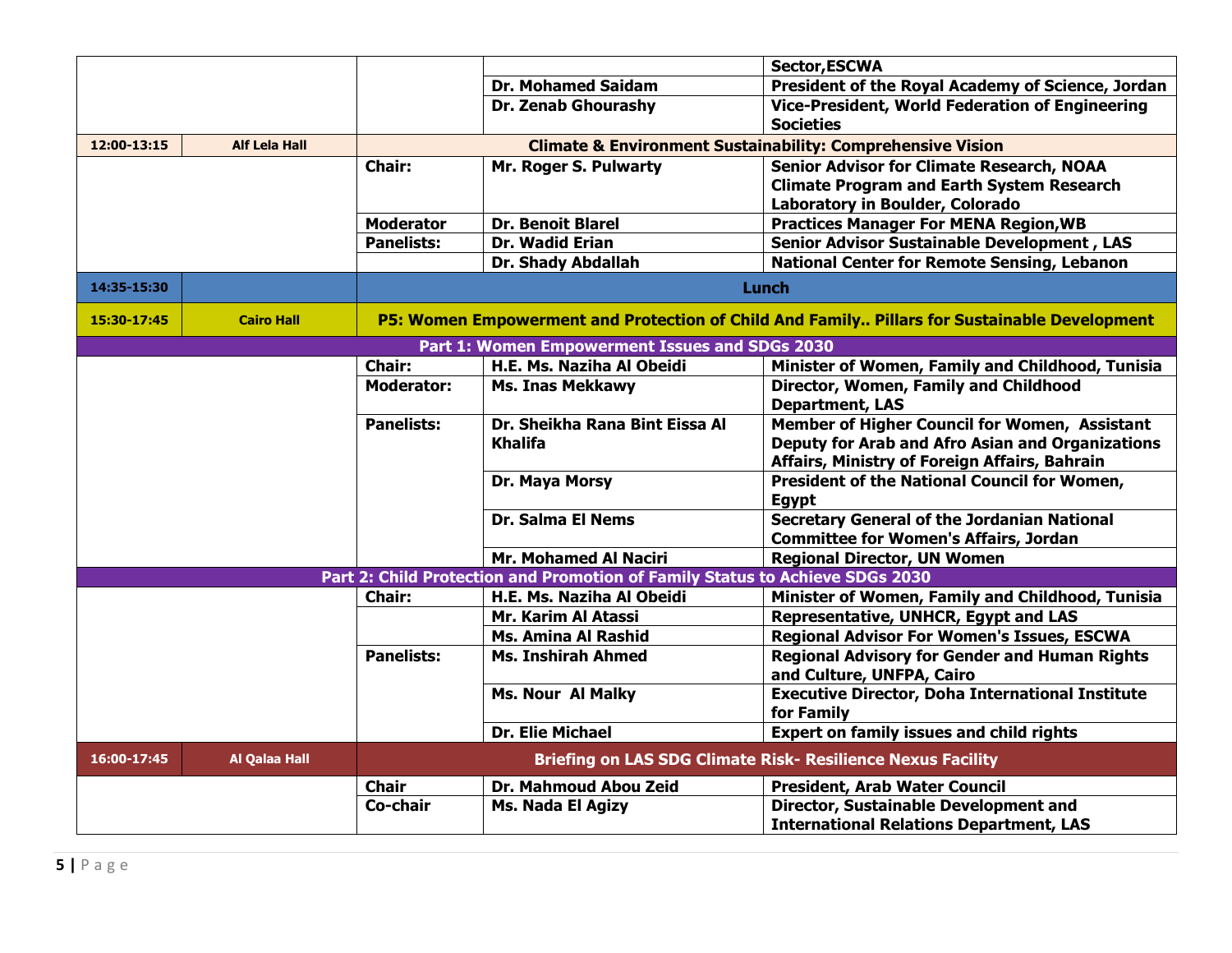|             |                      | <b>Panelists:</b>   | <b>Dr. Wadid Erian</b>                                                                                    | Senior Advisor on sustainable development, LAS           |  |  |
|-------------|----------------------|---------------------|-----------------------------------------------------------------------------------------------------------|----------------------------------------------------------|--|--|
|             |                      | <b>Presentation</b> | Mr. Kishan Khoday                                                                                         | <b>Team Leader in the Arab Region, UNDP</b>              |  |  |
|             |                      |                     | Mr. Carlo Scaramella                                                                                      | <b>Deputy Regional Director, WFP</b>                     |  |  |
|             |                      |                     |                                                                                                           | <b>Regional Coordinator for Africa and the Middle</b>    |  |  |
|             |                      |                     | Ms. Geeda Hadad                                                                                           | East, UNEP - FI                                          |  |  |
|             |                      |                     | <b>Mr. Hussein Alatfy</b>                                                                                 | <b>Secretary General, Arab Water Council</b>             |  |  |
|             |                      |                     | <b>Mr. Fady Genan</b>                                                                                     | <b>Acting Director, Arab Office, UNISDR</b>              |  |  |
|             |                      |                     | Civil Society Techniques in Supporting the Implementation of National Plans for Sustainable Development - |                                                          |  |  |
| 15:30-17:30 | <b>Alf Lela Hall</b> |                     | <b>Maat Foundation Experience as a Model</b>                                                              |                                                          |  |  |
|             |                      | <b>Chair:</b>       | Mr. Ayman Okail                                                                                           | <b>Chairman of the Board of Trustees, Maat</b>           |  |  |
|             |                      |                     |                                                                                                           | <b>Foundation for Peace, Development and Human</b>       |  |  |
|             |                      |                     |                                                                                                           | <b>Rights</b>                                            |  |  |
|             |                      | <b>Panelists:</b>   | Ms. Fatma Osman                                                                                           | Director of Programs, Maat Foundation for Peace,         |  |  |
|             |                      |                     |                                                                                                           | <b>Development and Human Rights</b>                      |  |  |
|             |                      |                     | <b>Mr. Hazem Mounir</b>                                                                                   | Editor-in-Chief of "Al-Hayat Al Youm",                   |  |  |
|             |                      |                     |                                                                                                           | <b>President of the Egyptian Foundation for Training</b> |  |  |
|             |                      |                     |                                                                                                           | and Human Rights                                         |  |  |
|             |                      |                     | <b>Mr. Hassan Thabet</b>                                                                                  | Undersecretary of the Ministry of Information,           |  |  |
|             |                      |                     |                                                                                                           | <b>Vice President of TV News and former Nile</b>         |  |  |
|             |                      |                     |                                                                                                           | <b>International Channel</b>                             |  |  |
|             |                      |                     | Dr. Hoda Badran                                                                                           | <b>Founder of the Arab Women League</b>                  |  |  |
|             |                      |                     | Ms. Olaa Shousha                                                                                          | Media, Egypt                                             |  |  |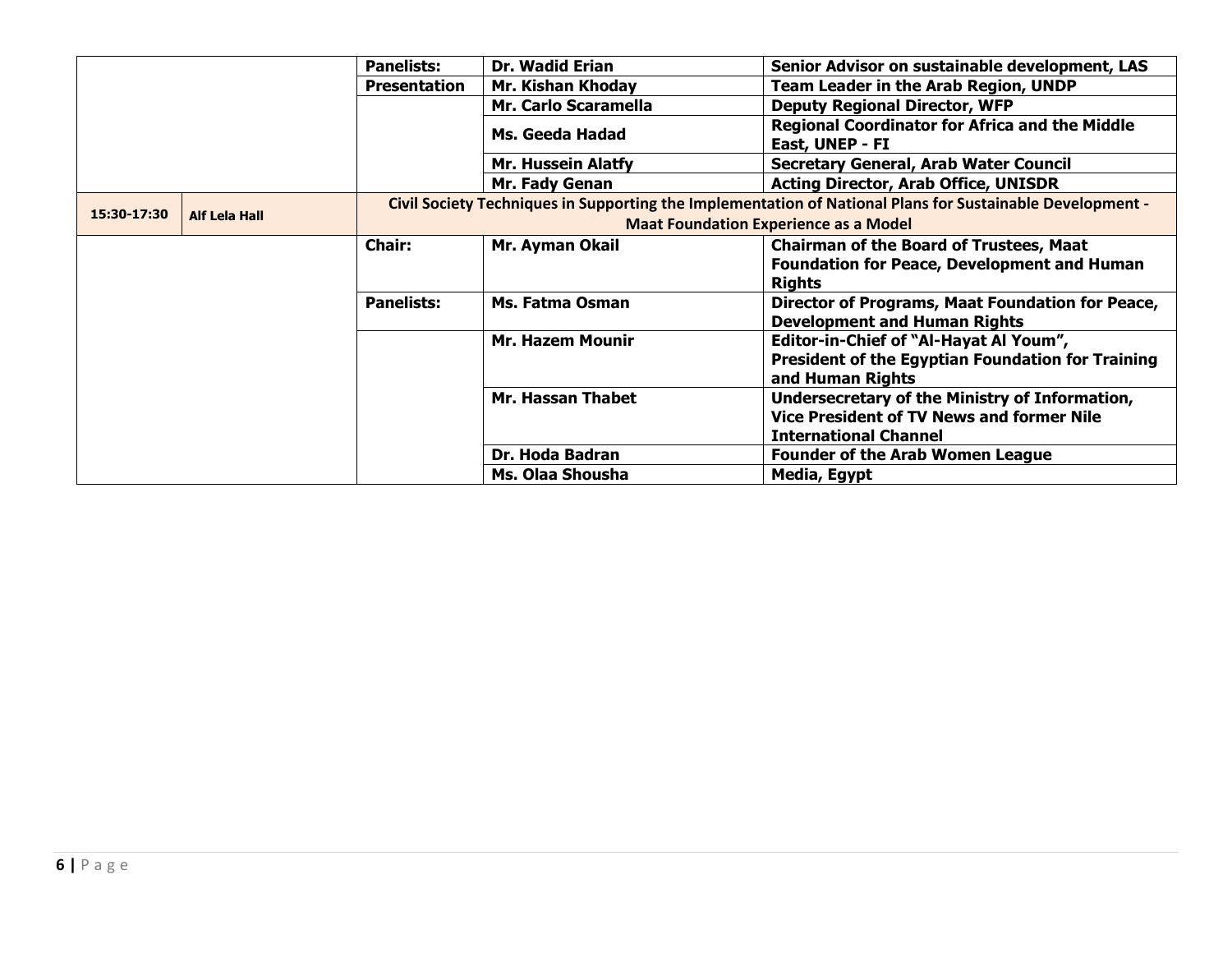| DAY 3 - 16 May 2017<br><b>Nile Ritz Carlton Hotel</b> |                      |                                                     |                                                                                               |                                                                                                                                                             |
|-------------------------------------------------------|----------------------|-----------------------------------------------------|-----------------------------------------------------------------------------------------------|-------------------------------------------------------------------------------------------------------------------------------------------------------------|
| 08:00                                                 |                      |                                                     | Registration & Morning Coffee Break - Nile Ritz Carlton Hotel                                 |                                                                                                                                                             |
| 09:00-10:15                                           | <b>Cairo Hall</b>    |                                                     | <b>P6: The Role of Sustainable Finance in Arab Economic Development</b>                       |                                                                                                                                                             |
|                                                       |                      | <b>Chair:</b>                                       | <b>Dr. Abdallah Hamdouk</b>                                                                   | <b>Acting Executive Secretary, Economic</b><br><b>Commission for Africa</b>                                                                                 |
|                                                       |                      | <b>Panelists:</b>                                   | Mr. Leesel van Ast                                                                            | <b>Signatory Relations Manager, UNEP-</b><br>FI.                                                                                                            |
|                                                       |                      |                                                     | Mr. Hisham Ezz El-Arab                                                                        | <b>Chairman and Managing Director,</b><br><b>Commercial International Bank</b>                                                                              |
|                                                       |                      |                                                     | <b>Dr. Hussein Abaza</b>                                                                      | Advisor to, Minister of Environment,<br><b>Egypt</b>                                                                                                        |
|                                                       |                      |                                                     | <b>Mr. Wissam Fattouh</b>                                                                     | <b>Secretary General, Union of Arab</b><br><b>Banks</b>                                                                                                     |
|                                                       |                      |                                                     | <b>Dr. Bahgat Aboulnasr</b>                                                                   | <b>Economic Relations Department, LAS</b>                                                                                                                   |
| 09:00-10:15                                           | <b>Alf Lela Hall</b> | <b>Energy - Electrical Interconnection networks</b> |                                                                                               |                                                                                                                                                             |
|                                                       |                      | <b>Chair:</b>                                       | Mr. Ghassan Ambar                                                                             | Director, Green power                                                                                                                                       |
|                                                       |                      | <b>Panelists:</b>                                   | Mr. Ashraf Salama                                                                             | <b>Green Power</b>                                                                                                                                          |
| 10:20-11:35                                           | <b>Cairo Hall</b>    |                                                     | P7: Inclusive and Sustainable Industrialization, Economic Growth and Resilient Infrastructure |                                                                                                                                                             |
|                                                       |                      | Welcome<br>Note by:                                 | <b>Ms. Giovanna Ceglie</b>                                                                    | <b>Representative and Director, UNIDO</b><br><b>Regional Office in Egypt</b>                                                                                |
|                                                       |                      | <b>Panelists</b>                                    | <b>Mr. Mohamed Kamal</b>                                                                      | <b>Arab Organization for Industrial</b><br><b>Development and Mining</b>                                                                                    |
|                                                       |                      |                                                     | <b>Prof. Khaled El Sakty</b>                                                                  | <b>Dean of Faculty of Logistics, Arab</b><br><b>Academy for Science, Technology and</b><br><b>Maritime Transport</b>                                        |
|                                                       |                      |                                                     | Mr. Dani Gedeon                                                                               | <b>Director General, Ministry of</b><br><b>Industry, Lebanon</b>                                                                                            |
|                                                       |                      |                                                     | Ms. Margareta Davidson- Abdelli                                                               | <b>Counsellor, SIDA</b>                                                                                                                                     |
|                                                       |                      |                                                     | <b>Ms. Samia Maamer</b>                                                                       | <b>Director</b><br><b>General</b><br>for<br><b>Organic</b><br>Agriculture, Ministry of Agriculture,<br>Fisheries and Hydraulic Resources,<br><b>Tunisia</b> |
|                                                       |                      |                                                     | <b>Prof. Imad Khatib</b>                                                                      | <b>Palestine Polytechnic University</b>                                                                                                                     |
|                                                       |                      |                                                     | Mr. Mahmoud El Bassiouny                                                                      | <b>Executive Director, Chamber of Food</b><br><b>Industries, Egypt</b>                                                                                      |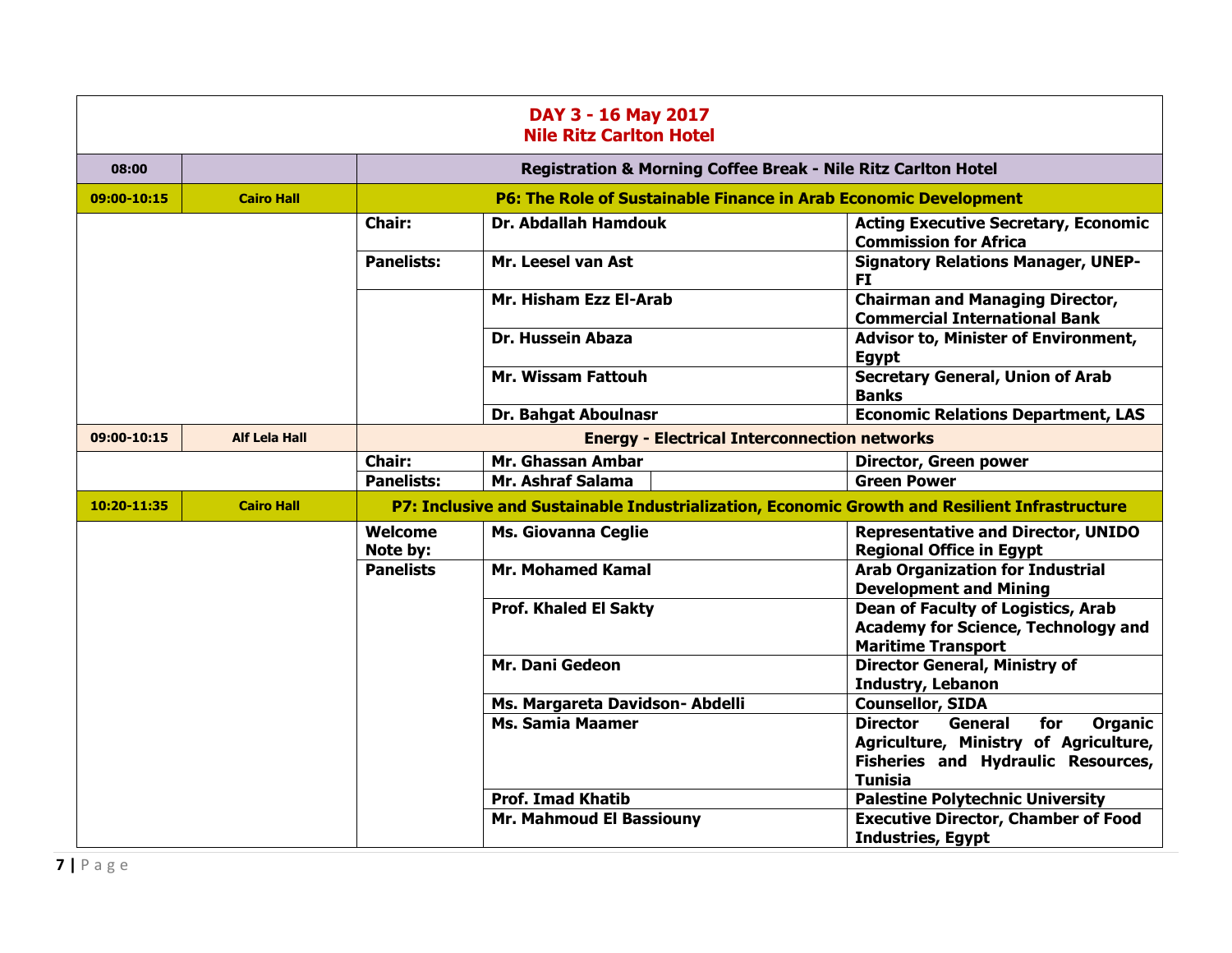|                 |                      |                    | <b>Dr. Hossam Allam</b>                                                       | <b>Regional Manager of Sustainable</b><br>Growth, Center for Environment and<br><b>Development for the Arab Region</b> |
|-----------------|----------------------|--------------------|-------------------------------------------------------------------------------|------------------------------------------------------------------------------------------------------------------------|
| 10:20-11:35     | <b>Alf Lela Hall</b> |                    | The Role of Modern Technologies in Sustainable Development in the Arab Region |                                                                                                                        |
|                 |                      | <b>Chair:</b>      | Dr. Mahmoud Abou Zeid,                                                        | <b>President Arab Water Council</b>                                                                                    |
|                 |                      | <b>Moderator:</b>  | Ms. Awen Lee                                                                  | <b>Expert, World Bank</b>                                                                                              |
|                 |                      |                    | <b>Mr. Atef Swelam</b>                                                        | <b>International Center for Agricultural</b>                                                                           |
|                 |                      |                    |                                                                               | <b>Research in the Dry Areas</b>                                                                                       |
|                 |                      |                    | Dr. Mohamed Al Barkawy                                                        | <b>Water Expert, ACSAD</b>                                                                                             |
|                 |                      | <b>Panelists</b>   | Dr. Khaled Abou Zeid                                                          | <b>Center for Environment and</b>                                                                                      |
|                 |                      |                    |                                                                               | Development for the Arab Region and                                                                                    |
|                 |                      |                    |                                                                               | <b>Europe- CEDARE</b>                                                                                                  |
|                 |                      |                    | Mr. Hany Swelem                                                               | <b>Expert</b>                                                                                                          |
| 10:20-11:35     | <b>Al Qalaa Hall</b> |                    | <b>Water, Food &amp; Energy Nexus</b>                                         |                                                                                                                        |
|                 |                      | <b>Chair:</b>      | <b>Dr. Hammou LAAMRANI</b>                                                    | <b>Expert, LAS</b>                                                                                                     |
|                 |                      |                    |                                                                               |                                                                                                                        |
|                 |                      | <b>Rapporteur:</b> | Dr. Nisreen Lahham                                                            |                                                                                                                        |
|                 |                      |                    | <b>Dr. Matthias Bartels</b>                                                   | <b>GIZ ACCWaM programme</b>                                                                                            |
|                 |                      |                    | Dr. Anne Ulrich,                                                              | <b>GFA, Germany</b>                                                                                                    |
|                 |                      | <b>Panelists</b>   | <b>Dr. Hussein Abaza</b>                                                      | <b>Egypt (GFA Egypt)</b>                                                                                               |
|                 |                      |                    | Dr. Rola Majdalani                                                            | <b>UNESCWA</b>                                                                                                         |
|                 |                      |                    | Prof. Nadim Farajallah                                                        | <b>American University in Beirut,</b>                                                                                  |
|                 |                      |                    |                                                                               | <b>Lebanon</b>                                                                                                         |
| 11:35 - 12:00   |                      |                    | <b>Coffee Break</b>                                                           |                                                                                                                        |
| $12:00 - 13:15$ | <b>Cairo Hall</b>    |                    | P8: Water Food Security in the Frame of Agenda 2030 in the Arab Region        |                                                                                                                        |
|                 |                      | <b>Chair:</b>      | Dr. Hammou Laamrani                                                           | <b>Expert, LAS</b>                                                                                                     |
|                 |                      | <b>Rapporteur:</b> | <b>Ms. Muriel Calo</b>                                                        | <b>WFP</b>                                                                                                             |
|                 |                      |                    | Mr. Carlo Scaramella                                                          | <b>Deputy Director, WFP</b>                                                                                            |
|                 |                      |                    | Dr. Abdessalam Ould Ahmed                                                     | <b>FAO - RNE, Cairo</b>                                                                                                |
|                 |                      | <b>Panelists</b>   | Dr. Mahmoud Abou Zeid                                                         | <b>President, Arab Water Council</b>                                                                                   |
|                 |                      |                    | <b>Ms. Shahira Wahby</b>                                                      | <b>LAS</b>                                                                                                             |
|                 |                      |                    | Dr. Ibrahim El Dekhery                                                        | <b>Director General, AOAD</b>                                                                                          |
| 12:00-13:15     | <b>Alf Lela Hall</b> |                    | <b>Egyptian Sustainable Development Forum</b>                                 |                                                                                                                        |
|                 |                      | <b>Chair:</b>      | Dr. Emad Eldin Adly                                                           | <b>President, Egyptian Forum for</b>                                                                                   |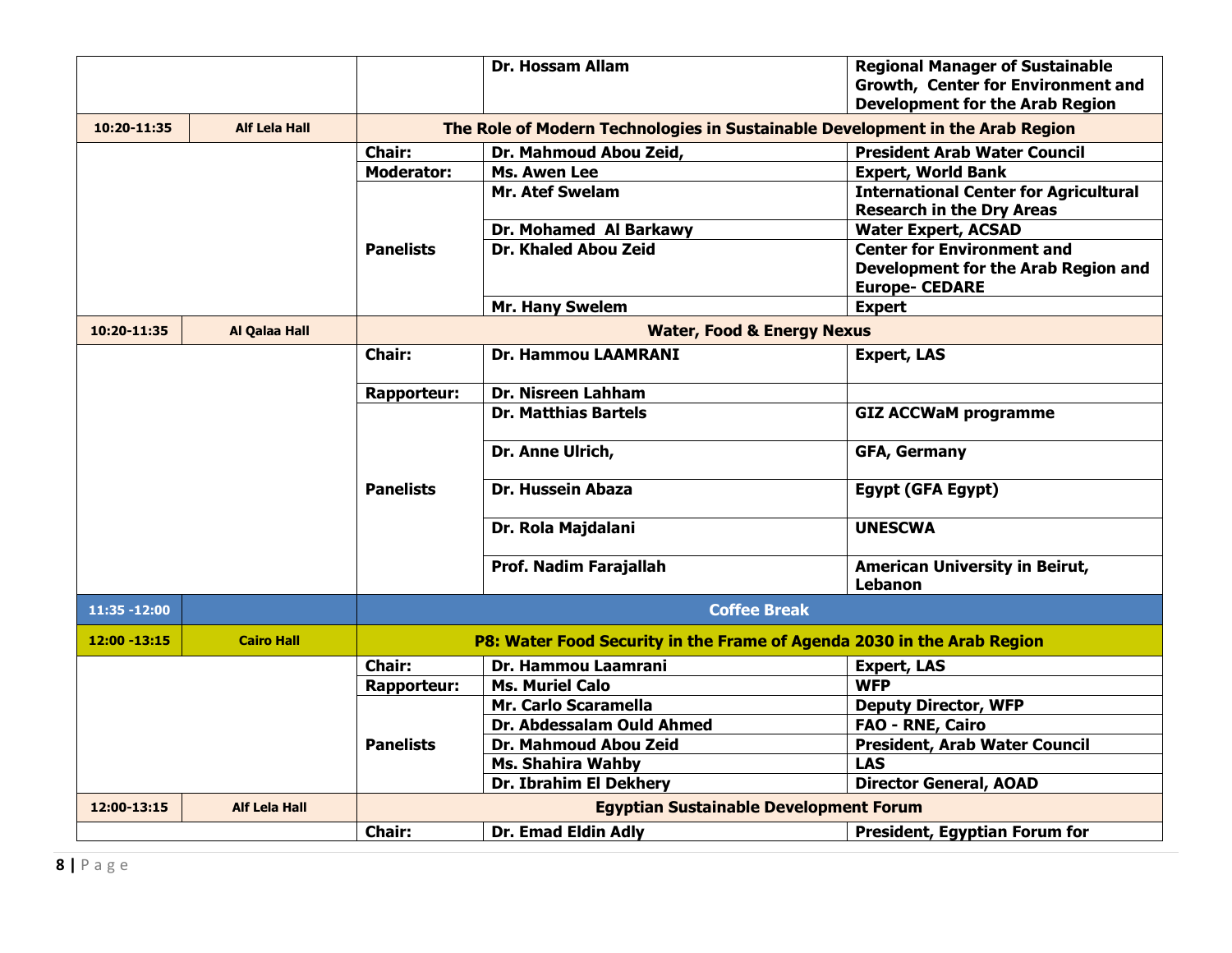|             |                   |                   |                                                              | <b>Sustainable Development</b><br><b>President, RAED</b>                                                    |
|-------------|-------------------|-------------------|--------------------------------------------------------------|-------------------------------------------------------------------------------------------------------------|
|             |                   | <b>Panelists:</b> | Dr. Faega El Refai                                           | <b>Egyptian Forum for Sustainable</b><br><b>Development</b>                                                 |
|             |                   |                   | Dr. Hala Yosry                                               | <b>Egyptian Forum for Sustainable</b><br><b>Development</b>                                                 |
|             |                   |                   | <b>Dr. Mohamed Fattouhi</b>                                  | <b>RAED</b>                                                                                                 |
|             |                   |                   | Mr. Malek Ghandour                                           | <b>RAED</b>                                                                                                 |
| 12:00-13:15 | Al Qalaa Hall     |                   | <b>Cities' Resilience</b>                                    |                                                                                                             |
|             |                   | <b>Moderator:</b> | Mr. Dyfed Aubrey                                             | <b>Regional Director, UNHABITAT</b>                                                                         |
|             |                   |                   | Mr. Kishan Khoday                                            | Team Leader in the Arab Region,<br><b>UNDP</b>                                                              |
|             |                   | <b>Speakers</b>   | Ms. Shahira Wahbi                                            | <b>LAS</b>                                                                                                  |
|             |                   |                   | Mr. Ragi Sarou                                               | <b>Expert, UNISDR</b>                                                                                       |
|             |                   |                   | <b>Ms. Karen Zoughby</b>                                     | <b>Presidency of the Council of</b><br>Ministers, Lebanon                                                   |
|             |                   |                   | <b>Mr. Mohamed Hassan</b>                                    | <b>Information Center, Presidency of the</b><br><b>Council of Ministers, Egypt</b>                          |
| 13:20-14:30 | <b>Cairo Hall</b> |                   | P9: Role of Civil Society in the implementation of SDGs 2030 |                                                                                                             |
|             |                   | <b>Chair:</b>     | <b>Ms. Aliaa Ghannam</b>                                     | <b>Director, Civil Society Department,</b><br><b>LAS</b>                                                    |
|             |                   | <b>Moderator</b>  | Mr. Waleed Goda                                              | <b>Civil Society Department, LAS</b>                                                                        |
|             |                   |                   | Mr. Ziad Abdel Samad                                         | <b>Executive Director of the Network of</b><br><b>Arab NGOs for Development</b>                             |
|             |                   |                   | Dr. Moshira Abou Ghali                                       | <b>Founder and Chairman, Arab Youth</b><br><b>Council for Development</b>                                   |
|             |                   | <b>Panelists:</b> | <b>Dr. Amani Kandil</b>                                      | <b>Civil Society Expert and Executive</b><br><b>Director of the Arab Network of</b><br><b>Organizations</b> |
|             |                   |                   | Mr. Niazy Salam                                              | Founder and Chairman of the Board,<br><b>Egyptian Food Bank</b>                                             |
|             |                   |                   | Dr. Heba Al Sweedy                                           | <b>Founder, Ahl Masr Foundation</b>                                                                         |
|             |                   |                   | <b>Ms. Amira Hussein</b>                                     | <b>Director of Education, CARE</b><br><b>International in Egypt</b>                                         |
|             |                   |                   | Dr. Emad El Din Adly                                         | President, Egyptian Forum for<br><b>Sustainable Development, President</b><br>of RAED                       |
|             |                   |                   | Dr. Faisal Bin Youssef Al Anzy                               | Director, Prince Nayef Bin Abdel Aziz<br><b>Center for Peace and Tolerance</b>                              |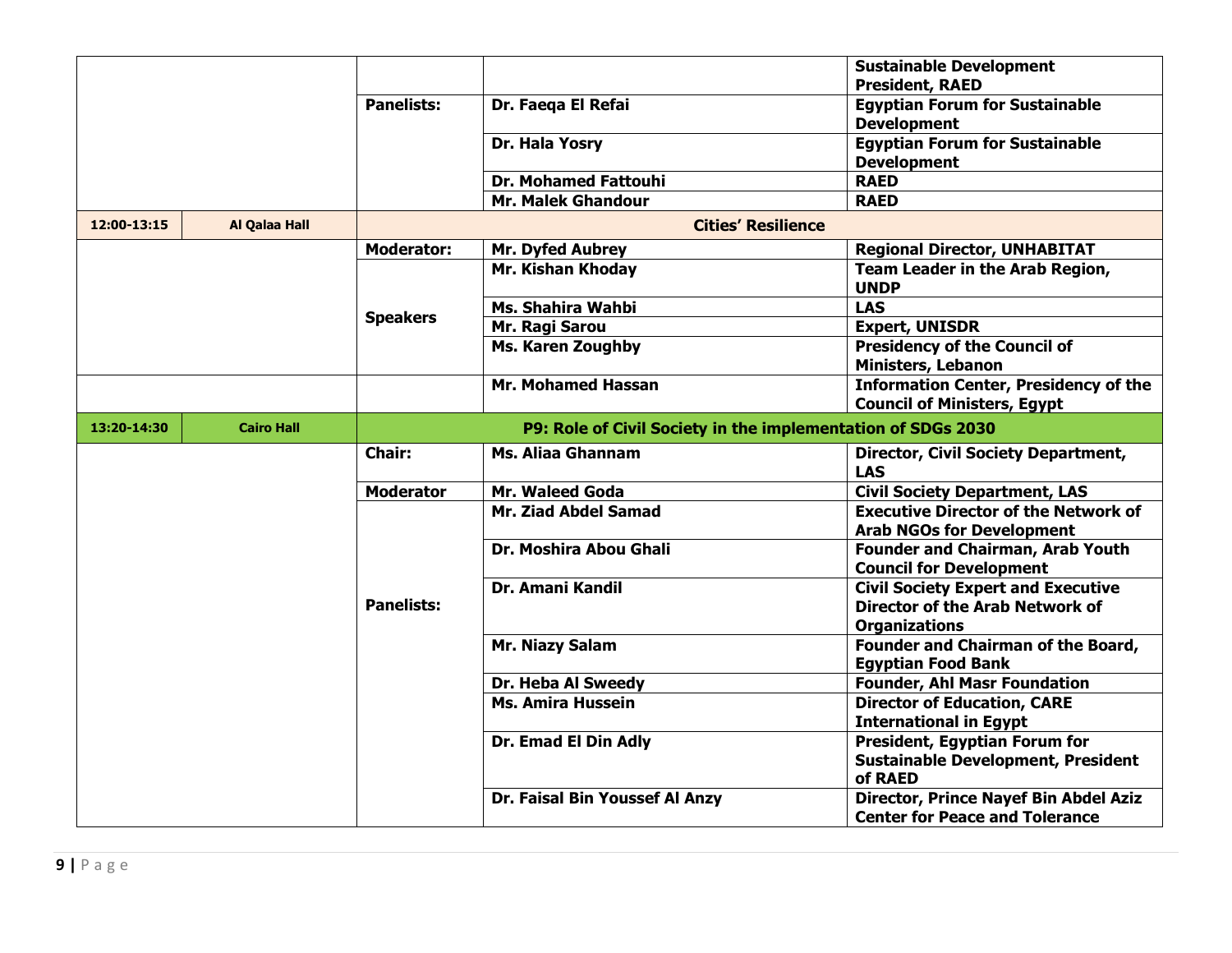| 13:20-14:30     | <b>Alf Lela Hall</b> |                   | <b>Role of Women in Sustainable Development</b>        |                                                                                          |
|-----------------|----------------------|-------------------|--------------------------------------------------------|------------------------------------------------------------------------------------------|
|                 |                      | <b>Chair:</b>     | <b>Ambassador Mervat Tallawy</b>                       | <b>Director General, Arab Women</b><br><b>Organization</b>                               |
|                 |                      |                   | H.E. Dr. Hala Al Said                                  | <b>Minister of Planning and</b><br><b>Administrative Reform, Egypt</b>                   |
|                 |                      |                   | H.E. Dr. Salman Al Gemily                              | <b>Minister of Planning, Iraq</b>                                                        |
|                 |                      |                   | <b>General Abu Bakr Al-Guindy</b>                      | <b>President, Central Agency for Public</b><br><b>Mobilization and Statistics, Egypt</b> |
|                 |                      |                   | <b>Ms. Haybak Osman</b>                                | <b>President, Karama Foundation</b>                                                      |
|                 |                      |                   | Ms. Zena Ali Ahmed                                     | <b>Deputy Director, Regional Center,</b><br><b>UNDP</b>                                  |
| 13:20-14:30     | Al Qalaa Hall        |                   | <b>Land Degradation Neutrality</b>                     |                                                                                          |
|                 |                      | <b>Chair</b>      | <b>Ms. Sabine Saker</b>                                | <b>Associate Programme Officer</b>                                                       |
|                 |                      |                   |                                                        | <b>Science, Technology and</b>                                                           |
|                 |                      |                   |                                                        | <b>Implementation Unit</b>                                                               |
|                 |                      | <b>Co-Chair</b>   | Mr. Fadi Shraideh                                      | <b>Regional Director, IUCN ROWA</b>                                                      |
|                 |                      |                   | <b>Dr. Wadid Erian</b>                                 | <b>Senior Advisor on Sustainable</b>                                                     |
|                 |                      |                   |                                                        | <b>Development, LAS</b>                                                                  |
|                 |                      | <b>Panelists:</b> | Mr. Mohamed L'amine Abdel Kader                        | National focal point, Mauritania                                                         |
|                 |                      |                   | Mr. Raed Bani Hani                                     | <b>National focal point, Jordan</b>                                                      |
|                 |                      |                   | Mr. Fadi Asmar<br><b>National focal point, Lebanon</b> |                                                                                          |
| $14:30 - 15:30$ |                      |                   | Lunch                                                  |                                                                                          |
| $15:30 - 17:00$ | <b>Alf Lela Hall</b> |                   | <b>Challenges &amp; Aspirations of Arab Youth</b>      |                                                                                          |
|                 |                      | <b>Chair:</b>     | Dr. Moshira Abu-Ghali                                  | <b>Founder and Chairman, Arab Youth</b><br><b>Council for Development</b>                |
|                 |                      |                   | Ms. Mai Selim El Tabal                                 | <b>Arab Youth Council for Development</b>                                                |
|                 |                      |                   | <b>Ms. Fidaa Turky</b>                                 | <b>Arab Youth Council for Development</b>                                                |
|                 |                      |                   | Dr. Idris Demba Correra                                | <b>Arab Youth Council for Development</b>                                                |
|                 |                      |                   | <b>Mr. Mohamed Al Hajery</b>                           | <b>Arab Youth Council for Development</b>                                                |
| 16:30-18:00     | <b>Maadi Hall</b>    |                   | <b>Recommendations Drafting Committee</b>              |                                                                                          |